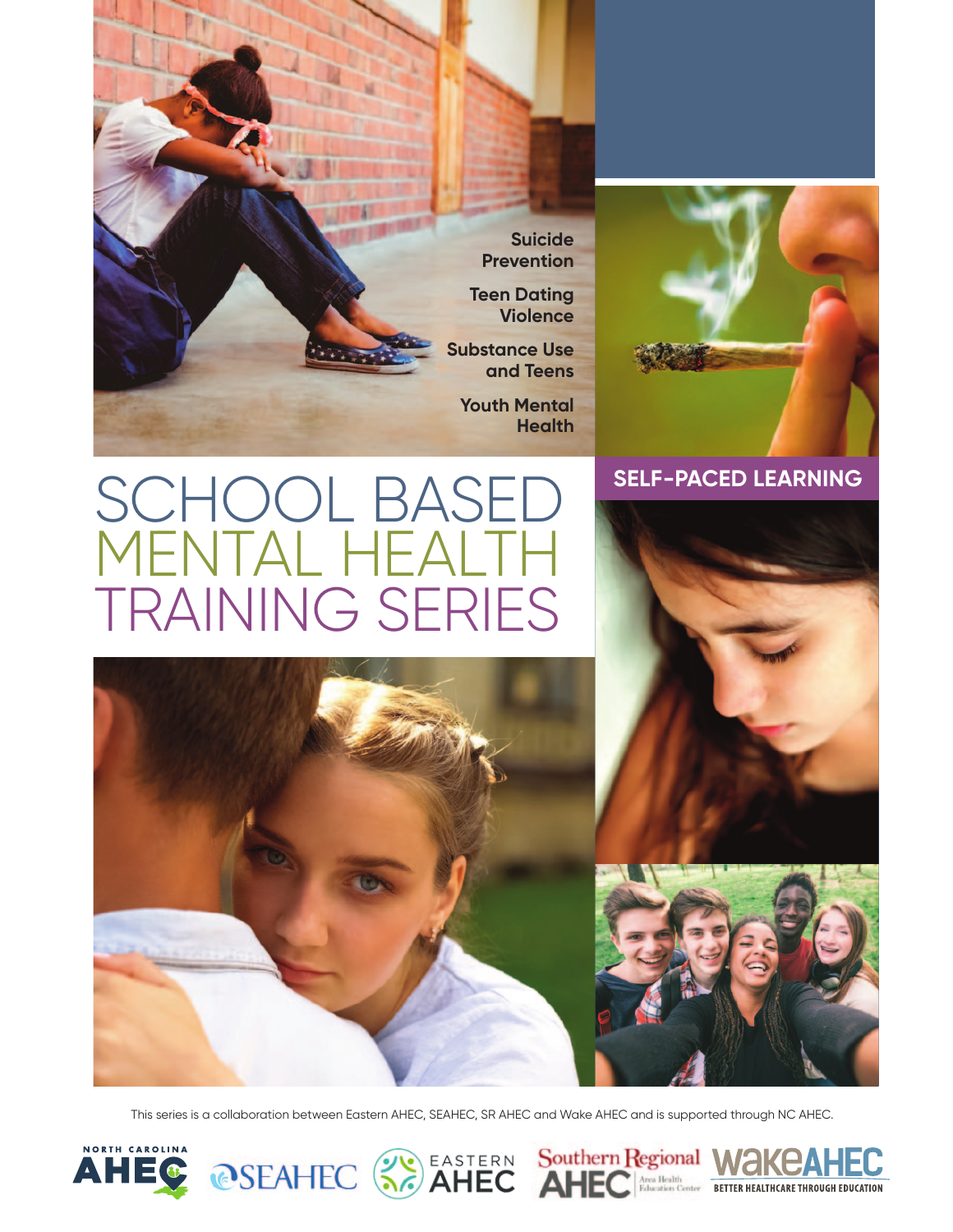# SCHOOL BASED MENTAL HEALTH TRAINING SERIES

**SELF-PACED LEARNING**



#### **Target Audience**

This series is intended for school personnel, counselors, social workers, psychologists, or others interested in the subject matter.

#### **Series Description**

In order to meet the requirements of the Department of Public Instruction's required mental health training programs for professionals, AHEC's across the state have developed a series of recorded webinar courses covering a variety of topics. These courses meet requirements for hours and topics.

#### **Information & Registration**

Follow link under each program for more information, program pricing and registration.

#### **ADA Statement**

AHEC is fully committed to the principle of equal educational opportunities for all individuals and does not discriminate on the basis of any characteristic protected by federal or state law. If you require any of the auxiliary aids or services identified in the Americans with Disabilities Act (ADA), in order to participate in programs or services, please contact the AHEC managing the program you are interested to arrange any accommodations.

#### **[SUICIDE PREVENTION]**

# Helping Students Cope: Depression and Suicide in Children and Adolescents

Suicide prevention involves reducing risk factors that make youth vulnerable. One of the first steps to strengthen the factors that protect youth from suicide is recognizing and treating depression. This course will identify common misunderstandings about childhood depression and guide in diagnosing, describe treatment interventions for depression, describe the problem of youth suicide, and identify prevention, interventions and postvention strategies.

#### **Objectives**

- Identify common misperceptions about depression in children and how to diagnose.
- Discuss factors that influence the onset and severity of depression.
- Describe three treatment interventions used with youth who have depression and their effectiveness.
- Describe the scope of the problem of youth suicide and key risk factors.
- Identify effective suicide prevention and intervention strategies and postvention plan.

#### **Speaker**

#### **Jodi Flick, MSW, ACSW, LCSW**

UNC-CH School of Social Work

This presenter is being supported through the partnership between UNC-Chapel Hill School of Social Work and the NC AHEC Program.

#### **Webinar length:** 2 hours

#### **Credit**

Contact hours, NBCC, Psychology Category A, NC PSPR, NASW-NC, NCASPPB GSB

#### **[CLICK TO REGISTER](https://www.easternahec.net/courses-and-events/59508)**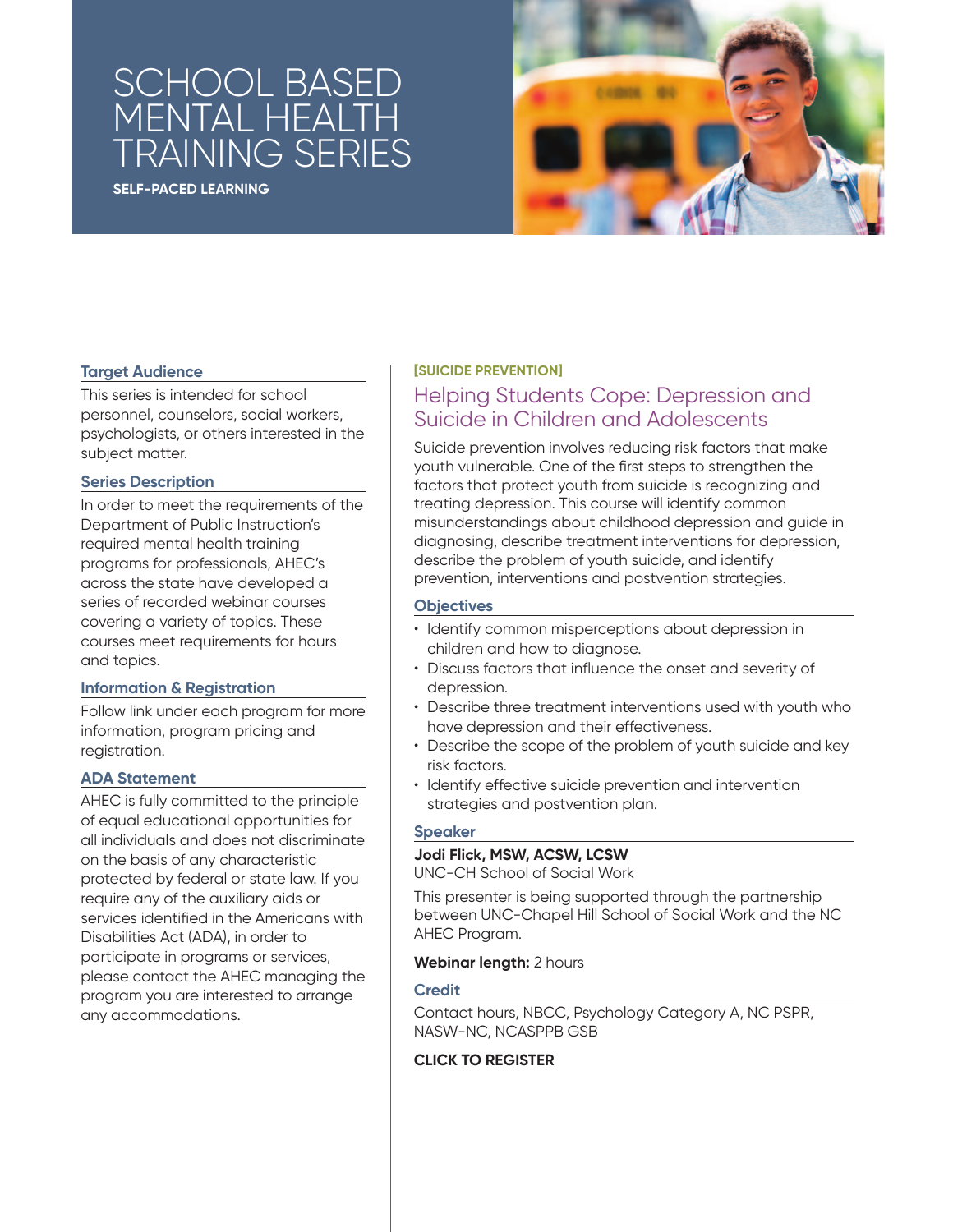# <u>SCHOOL</u> BASE MENTAL HEALTH TRAINING SERIES

**SELF-PACED LEARNING**



#### **[TEEN DATING VIOLENCE]**

### Teen Dating Violence: Prevention and Trauma-Informed Response for School Personnel

This 90-minute training will provide an overview of the dynamics of teen dating violence, including incidence and prevalence rates, myths and facts often held in our society, and risk and protective factors for teen dating violence among young people. Participants will learn about how school personnel can work to prevent and respond to teen dating violence in a K-12 context.

#### **Objectives**

- Explain the dynamics of teen dating violence in the United States, including risk and protective factors for perpetration and victimization.
- Discuss the responsibilities and opportunities for K-12 school personnel in preventing and responding to teen dating violence among students.
- Review local, state and national resources to support students.

#### **Speaker**

#### **JP Przewoznik, MSW**

UNC-CH School of Social Work This presenter is being supported through the partnership between UNC-Chapel Hill School of Social Work and the NC AHEC Program.

#### **Webinar length:** 1.5 hours

#### **Credit**

Contact hours, CEUs, NBCC, Psychology Category A, NC PSPR, NASW-NC

#### **[CLICK TO REGISTER](https://www.wakeahec.org/courses-and-events/66219)**

#### **[SUBSTANCE USE AND TEENS]**

## Understanding, Identifying and Preventing Adolescent Substance Use, Part 1

This course will focus on the use of substances among adolescents and offer some strategies for prevention. It consists of modules that define the existing problem, examine science-based understanding of addiction, discuss addiction within the adolescent populations, teach screening and assessment techniques, and discuss treatment and prevention strategies.

#### **Objectives**

- Understand the incidence and prevalence of substance use among adolescents.
- Develop a science informed perspective on addiction.
- Learn the impact of substance use on the adolescent brain and their behavior.

#### **Speaker**

**Paul Nagy, MS, LCHMC, LCAS, CCS**  Duke University

#### **Webinar length:** 1.5 hours

#### **Credit**

Contact hours, NBCC, Psychology Category A, NC PSPR, NASW-NC, NCASPPB SS

#### **[CLICK TO REGISTER](https://www.easternahec.net/courses-and-events/59507)**